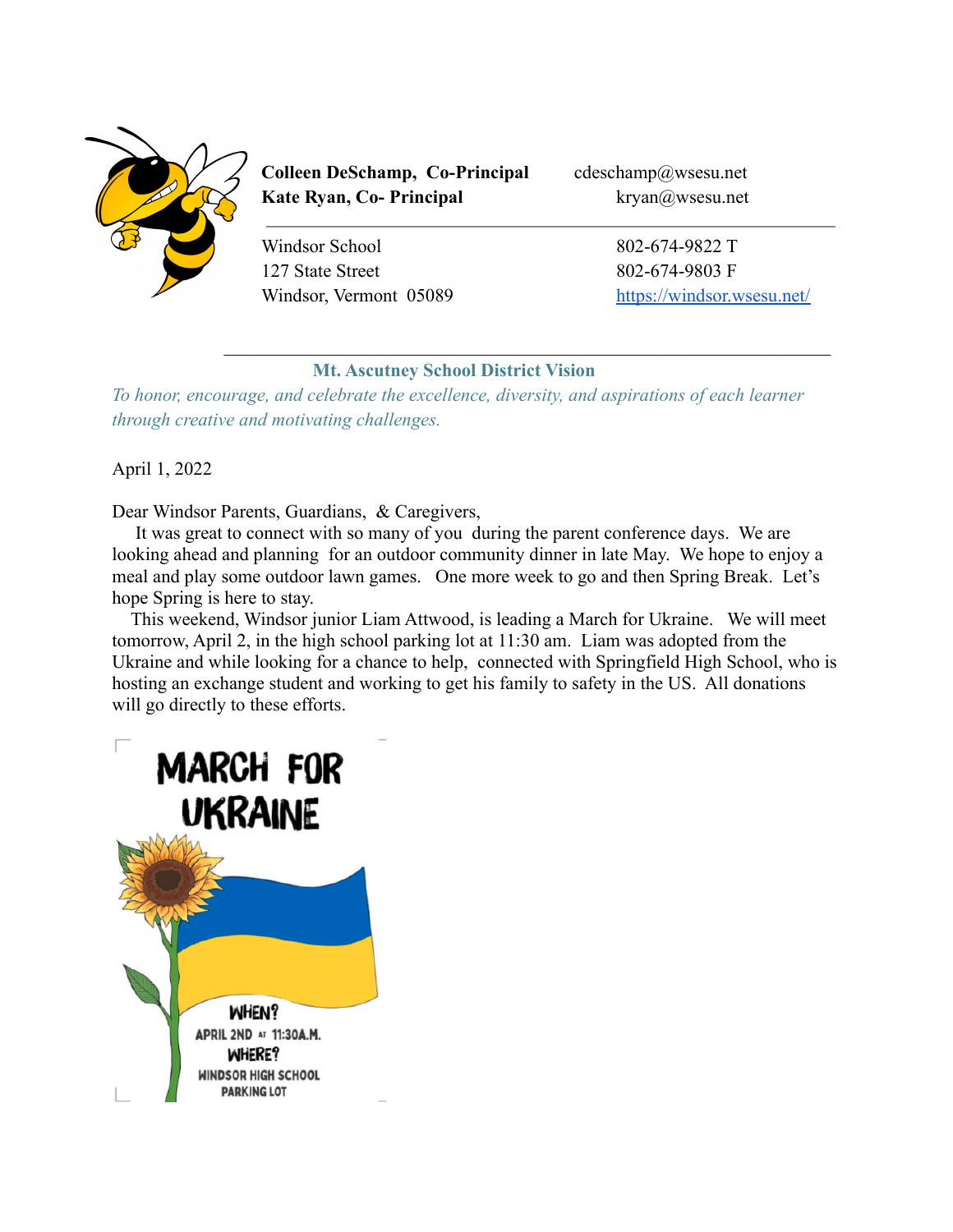

Vivian LaClair helped kick off April Poetry Month as our first morning poem reader over the loud speaker. Thank you Vivian and Ms. Koehler for organizing this special month throughout our school.

Have a wonderful weekend,

Colleen and Kate

**Important Dates:**

**Spring Break: April 11th-15th**

**Spring Play:** May 4,5,6 WHS Spring Theater Performance. More details to follow.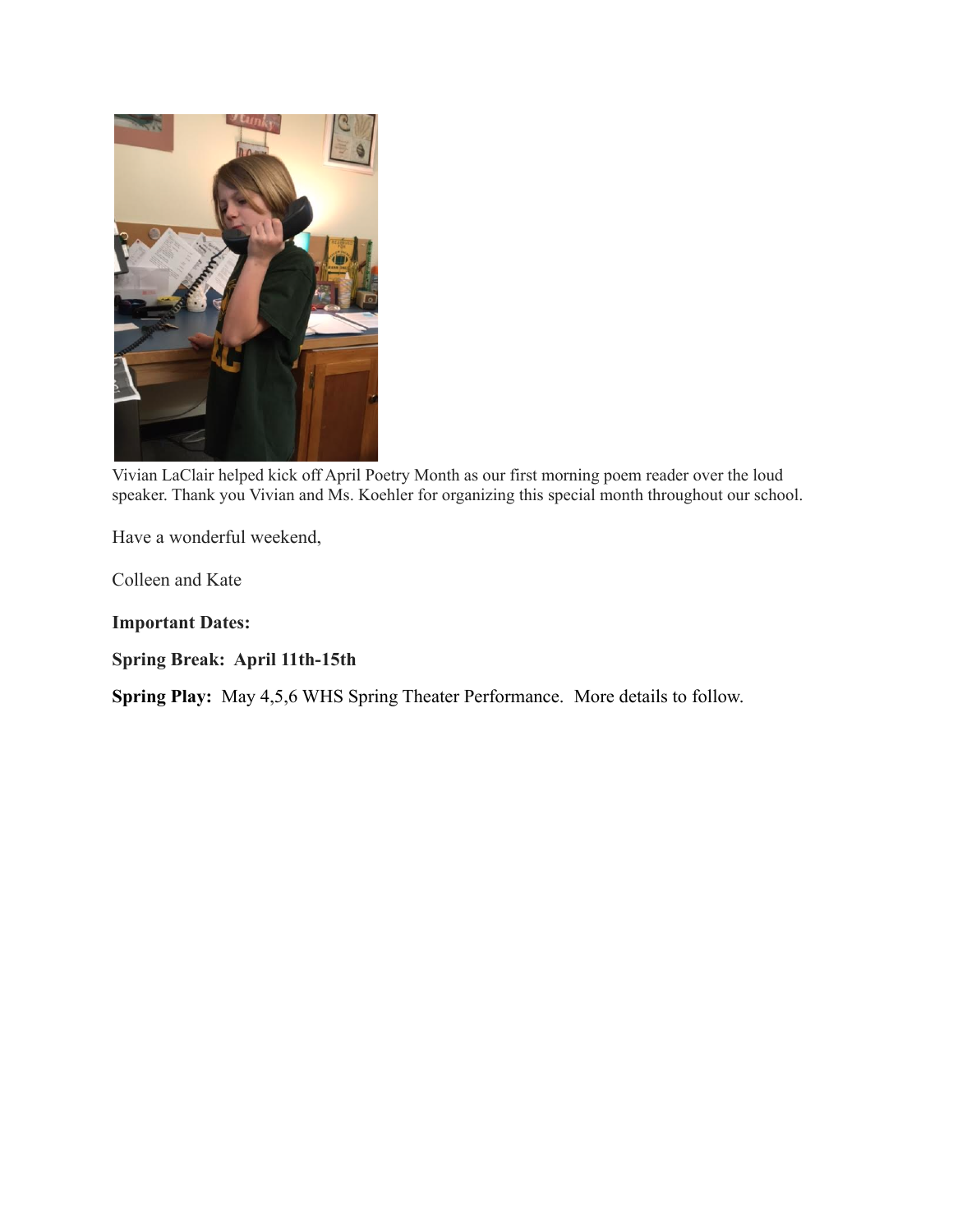### **NEWS:**

| K-8 Spirit Week:                                                                            |                                                                                      |
|---------------------------------------------------------------------------------------------|--------------------------------------------------------------------------------------|
| Spirit Week!                                                                                |                                                                                      |
| <b>APRIL 4TH - APRIL 8TH</b>                                                                |                                                                                      |
| $\star$ Monday:                                                                             |                                                                                      |
| <b>SNUGGLE UP TO</b><br><b>LEARNING!</b><br><b>WEAR PJS AND BRING A</b>                     | Tuesday:                                                                             |
| <b>STUFFED ANIMAL.</b>                                                                      | <b>WILDLIFE DAY!</b><br><b>WEAR ANIMAL PRINT OR</b><br><b>CLOTHING WITH ANIMALS.</b> |
| Wednesday:                                                                                  | Thursday:                                                                            |
| "WANNA BE" DAY!<br><b>STUDENTS: WHAT DO</b><br>YOU WANT TO BE WHEN                          | <b>RAINBOW CONNECTIONS!</b>                                                          |
| YOU GROW UP?<br><b>TEACHERS: WHAT</b><br><b>WOULD YOU BE IF YOU</b>                         | <b>EVERY CLASS WEARS A</b><br>DIFFERENT COLOR!<br><b>K-PINK</b>                      |
| <b>WEREN'T A TEACHER?</b>                                                                   | <b>1-ORANGE</b><br>$2-BLUE$<br><b>3-GREEN</b>                                        |
|                                                                                             | <b>4- YELLOW</b><br>5-WHITE<br>$6 - RED$                                             |
| Friday:                                                                                     | <b>7-PURPLE</b><br><b>8-BLACK</b>                                                    |
| <b>WINDSOR PRIDE!</b><br><b>SHOW YOUR PRIDE BY WEARING</b><br><b>ALL YOUR WINDSOR GEAR!</b> |                                                                                      |
|                                                                                             |                                                                                      |

**We R Hope Summer Retreat:** We R hope is hosting a retreat this summer. Details and tickets [can be found here.](https://www.eventbrite.com/e/upper-valley-youth-wellness-retreat-2022-tickets-237753415867)

#### **Windsor Rotary is looking for potential Host Families for an Exchange Student in the Fall of 2022!**

The Rotary Youth Exchange Program gives high school students the opportunity to spend a year abroad. Next fall Windsor will be sending a student abroad and we are pleased to provide Violet Stanley with the opportunity to spend the 2022-2023 school year studying and living in Brazil. She will be living with host families vetted by her host Rotary Club there. It will be the experience of a lifetime!

Since this is a true 1 for 1 exchange we will be having an international student join us here in Windsor! In order for us to have a student join us, we need to provide host families – usually three over the course of the year – for this student. (See below for general information.) *Our preference is for a family that has a child that attends the Windsor School if possible.*

We are currently accepting applications for the opportunity for you to bring an exchange student into your home. You can find more information about being a host family on the Rotary Studen [Exchange](https://www.exchangestudent.org/host-a-student/) [website.](https://www.exchangestudent.org/host-a-student/) This can be a very rewarding experience for your family!

If you are willing to consider hosting a Rotary Exchange student, please contact the local Rotary Youth Exchange Officer, Kim Gogan at *kimberly.gogan@wsesu.net* or *802 674 8318*.

Kim will be happy to answer any questions and walk you through the application process!

### **REMINDERS:**

**Attendance:** Please remember to call Wendy or Kristin to report an absence even on shortened schedule days

Last Day of School: Sometimes it is difficult to keep track of snow days as we move through the winter. So we are all on the same page, the last day for all of our schools will be an early release day on Friday, June 17th. We are planning another Summer Academy this year. It will be four weeks long. The details are in the planning phase, but I should be able to provide more information in the next couple of weeks. We will avoid the July 4th week and begin on July 11th. We hope to double the participation this year. Last year we served close to 100 students. More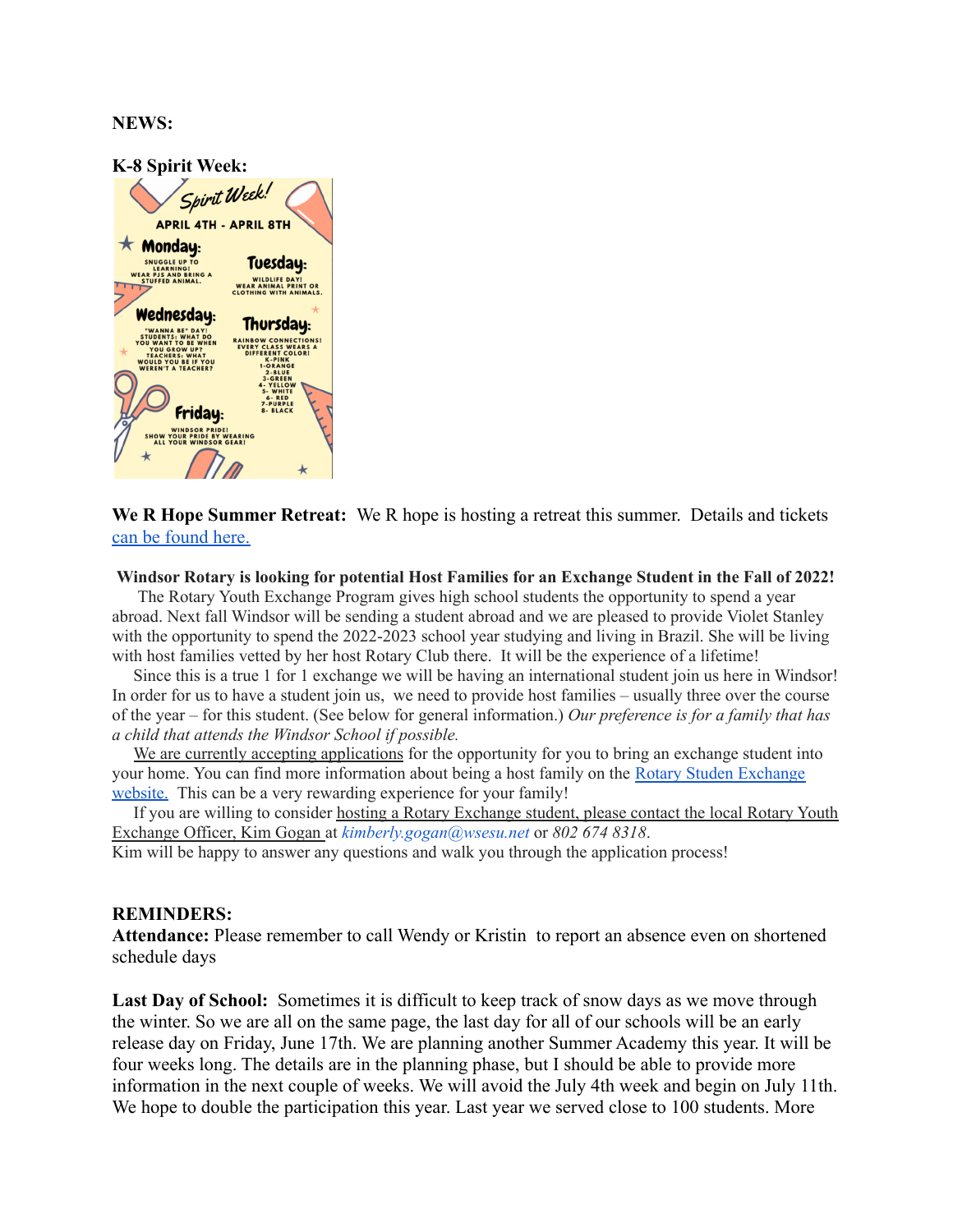information to follow.

**WISE Education:** "WISE Upper Valley will be coming to the school on April 5th-8th to support our Health Education program. You can also call WISE with specific questions at 603-448-5922 or visit their website at [www.wiseuv.org/prevention/#schools](http://www.wiseuv.org/prevention/#schools). " Information has gone home with your student.

**Health Update:** This week we had 4 positive Covid case in our school. 3 impacted the high school.

# **Becoming a Foster Parent**:

DCF is seeking caregivers for children in need of foster care. This could look like an emergency placement, providing respite for a few hours or a weekend, short-term, or long-term foster care placement. Have you ever wondered about fostering, and had a desire to provide safety and stability for a child? Children of all ages within the Windsor Southeast Supervisory Union are in need of support now. If you have a heart for children, are willing to learn the skills to improve a child's quality of life, and can provide a loving home, please complete an inquiry form using the link provided [\(https://dcf.vermont.gov/foster\)](http://track.spe.schoolmessenger.com/f/a/Z641vu6_w45MD8gKwY7X_Q~~/AAAAAQA~/RgRkHyatP0QeaHR0cHM6Ly9kY2YudmVybW9udC5nb3YvZm9zdGVyVwdzY2hvb2xtQgpiPS3zPWLhzXftUg9rcnlhbkB3c2VzdS5uZXRYBAAAAAE~) or call the Foster Parent Recruitment and Support Specialist at 802-760-0702. We are all here to create a better future for our children. Thank you for your time, interest, and devotion to this endeavor. Let's explore the possibility of fostering together.

**BTG Spring Break Camp:** Camp will run from the 11th-15th of April. Information can be [found here.](https://docs.google.com/document/d/1i28_K9MDK-dUwdw67ny4yKP3UTiaWTW8xkda9IUT21c/edit?usp=sharing)

# **Helpful Links**

**[Phone Extensions](https://www.wsesu.net/supervisory-union/directory)** [Vermont Department of Health \(VDH\) Parent Information](https://www.healthvermont.gov/sites/default/files/documents/pdf/CYF_VTBacktoSchoolAfterIllness.pdf) **[WSESU Strategic Plan & Portrait of a Graduate](https://sites.google.com/wsesu.net/curriculum/wsesu-strategic-plan) [Leader in Me](https://www.leaderinme.org/what-is-leader-in-me/) [Student & Parent Handbook](https://docs.google.com/document/d/1FLfGzUC52e_1RBy14a7LfEMQa1H9Jqo0IYbiNUGBQwg/edit) [2021-2022 Covid Response Plan](https://docs.google.com/document/d/1hR487wA9elzPsEu7ew7KxxoVIYg1xdmGSXBX5oOD-VY/edit) [Mount Ascutney School Board Meetings](https://windsor.wsesu.net/information/school-board) [Windsor Southeast Supervisory Union Board Meetings](https://www.wsesu.net/supervisory-union/su-board) [2021-2022 School Calendar](https://resources.finalsite.net/images/v1625584886/wsesunet/ip35gcjbmftrykhjx2ml/FY22WSESUCalendarRevised7121.pdf)**